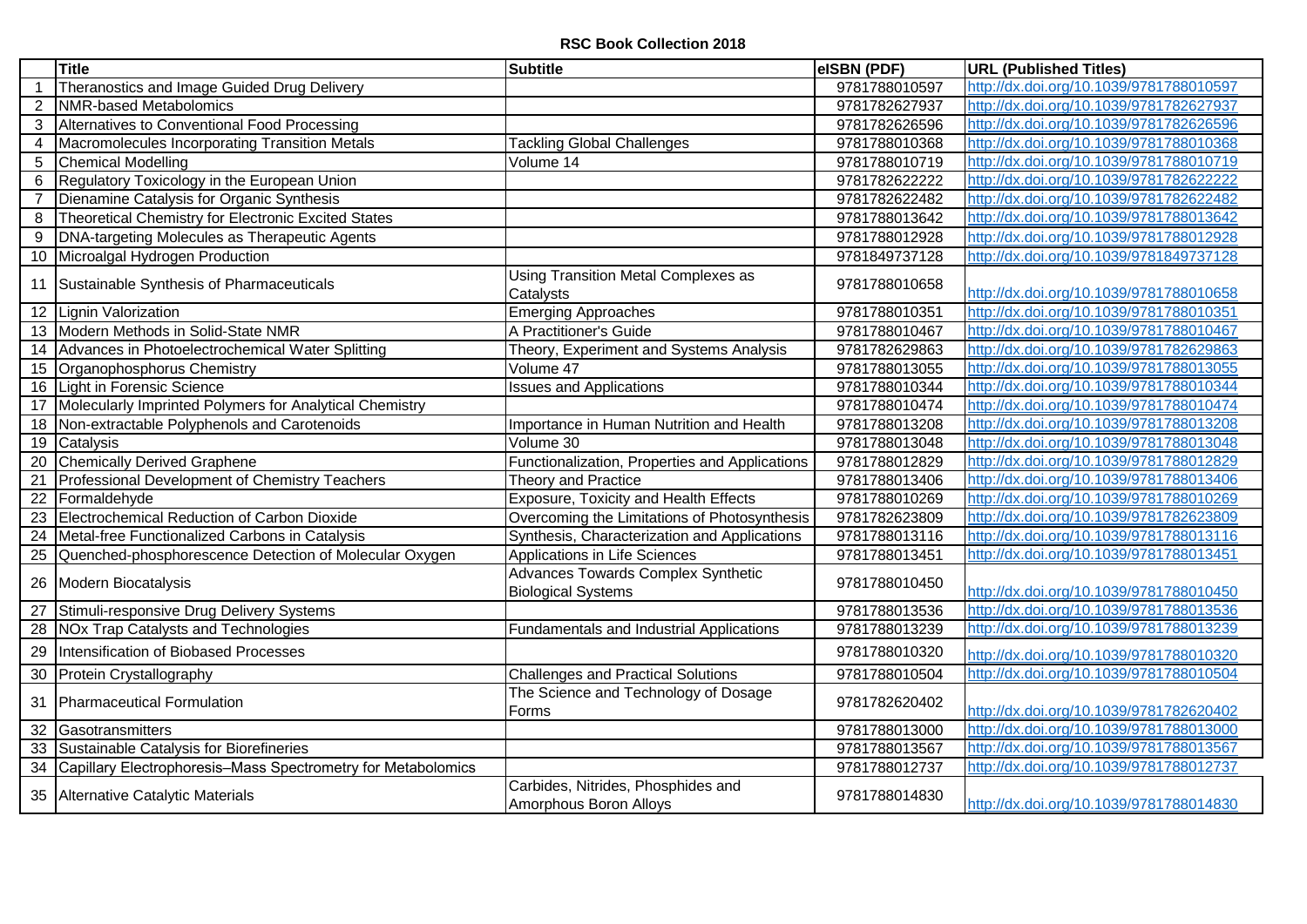## **RSC Book Collection 2018**

|                 | 36 Co-crystals                                               | Preparation, Characterization and<br>Applications                       | 9781788012874 | http://dx.doi.org/10.1039/9781788012874 |
|-----------------|--------------------------------------------------------------|-------------------------------------------------------------------------|---------------|-----------------------------------------|
| 37              | Oxidative Folding of Proteins                                | Basic Principles, Cellular Regulation and<br>Engineering                | 9781788013253 | http://dx.doi.org/10.1039/9781788013253 |
| 38              | Paramagnetism in Experimental Biomolecular NMR               |                                                                         | 9781788013291 | http://dx.doi.org/10.1039/9781788013291 |
| $\overline{39}$ | <b>Molecular Gels</b>                                        | <b>Structure and Dynamics</b>                                           | 9781788013147 | http://dx.doi.org/10.1039/9781788013147 |
| 40              | Electrospinning                                              | From Basic Research to Commercialization                                | 9781788012942 | http://dx.doi.org/10.1039/9781788012942 |
| 41              | Photopolymerisation Initiating Systems                       |                                                                         | 9781788013307 | http://dx.doi.org/10.1039/9781788013307 |
|                 | 42 Preventing Chemical Weapons                               | Arms Control and Disarmament as the<br><b>Sciences Converge</b>         | 9781788010092 | http://dx.doi.org/10.1039/9781788010092 |
| 43              | Enantioselective Cobalt-catalysed Transformations            |                                                                         | 9781788015097 | http://dx.doi.org/10.1039/9781788015097 |
| 44              | Pre-combustion Carbon Dioxide Capture Materials              |                                                                         | 9781788013390 | http://dx.doi.org/10.1039/9781788013390 |
| 45              | Chemical and Biological Synthesis                            | <b>Enabling Approaches for Understanding</b><br>Biology                 | 9781788012805 | http://dx.doi.org/10.1039/9781788012805 |
|                 | 46 Chromic Phenomena                                         | <b>Technological Applications of Colour</b><br>Chemistry; 3rd edition   | 9781788012843 | http://dx.doi.org/10.1039/9781788012843 |
| 47              | Supercritical and Other High-pressure Solvent Systems        | For Extraction, Reaction and Material<br>Processing                     | 9781788013543 | http://dx.doi.org/10.1039/9781788013543 |
| 48              | <b>Click Polymerization</b>                                  |                                                                         | 9781788010108 | http://dx.doi.org/10.1039/9781788010108 |
| 49              | <b>Biobased Aerogels</b>                                     | Polysaccharide and Protein-based Materials                              | 9781782629979 | http://dx.doi.org/10.1039/9781782629979 |
| 50              | <b>Attosecond Molecular Dynamics</b>                         |                                                                         | 9781788012669 | http://dx.doi.org/10.1039/9781788012669 |
| 51              | Photochemistry                                               | Volume 46                                                               | 9781788013598 | http://dx.doi.org/10.1039/9781788013598 |
| 52              | Understanding Intermolecular Interactions in the Solid State | Approaches and Techniques                                               | 9781788013086 | http://dx.doi.org/10.1039/9781788013086 |
| 53              | Small-molecule Transcription Factor Inhibitors in Oncology   |                                                                         | 9781782624011 | http://dx.doi.org/10.1039/9781782624011 |
| 54              | Cereal Grain-based Functional Foods                          | Carbohydrate and Phytochemical<br>Components                            | 9781788012799 | http://dx.doi.org/10.1039/9781788012799 |
| 55              | Carbon-based Nanomaterials in Analytical Chemistry           |                                                                         | 9781788012751 | http://dx.doi.org/10.1039/9781788012751 |
| 56              | <b>Integrated Solar Fuel Generators</b>                      |                                                                         | 9781788010313 | http://dx.doi.org/10.1039/9781788010313 |
| 57              | Therapies for Retinal Degeneration                           | <b>Targeting Common Processes</b>                                       | 9781788013666 | http://dx.doi.org/10.1039/9781788013666 |
|                 | 58 Optogenetics                                              | Light-driven Actuators and Light-emitting<br>Sensors in Cell Biology    | 9781788013284 | http://dx.doi.org/10.1039/9781788013284 |
|                 | 59 Optimizing NMR Methods for Structure Elucidation          | Characterizing Natural Products and Other<br>Organic Compounds          | 9781788010498 | http://dx.doi.org/10.1039/9781788010498 |
| 60              | Graphene-based Membranes for Mass Transport Applications     |                                                                         | 9781788013017 | http://dx.doi.org/10.1039/9781788013017 |
| 61              | Electrochemistry                                             | Volume 15                                                               | 9781788013895 | http://dx.doi.org/10.1039/9781788013895 |
|                 | 62 Fatty Alcohols                                            | Anthropogenic and Natural Occurrence in the<br>Environment, 2nd edition | 9781788013840 | http://dx.doi.org/10.1039/9781788013840 |
| 63              | Dioxygen-dependent Heme Enzymes                              |                                                                         | 9781788012911 | http://dx.doi.org/10.1039/9781788012911 |
|                 | 64 Biodegradable Thermogels                                  |                                                                         | 9781788012676 | http://dx.doi.org/10.1039/9781788012676 |